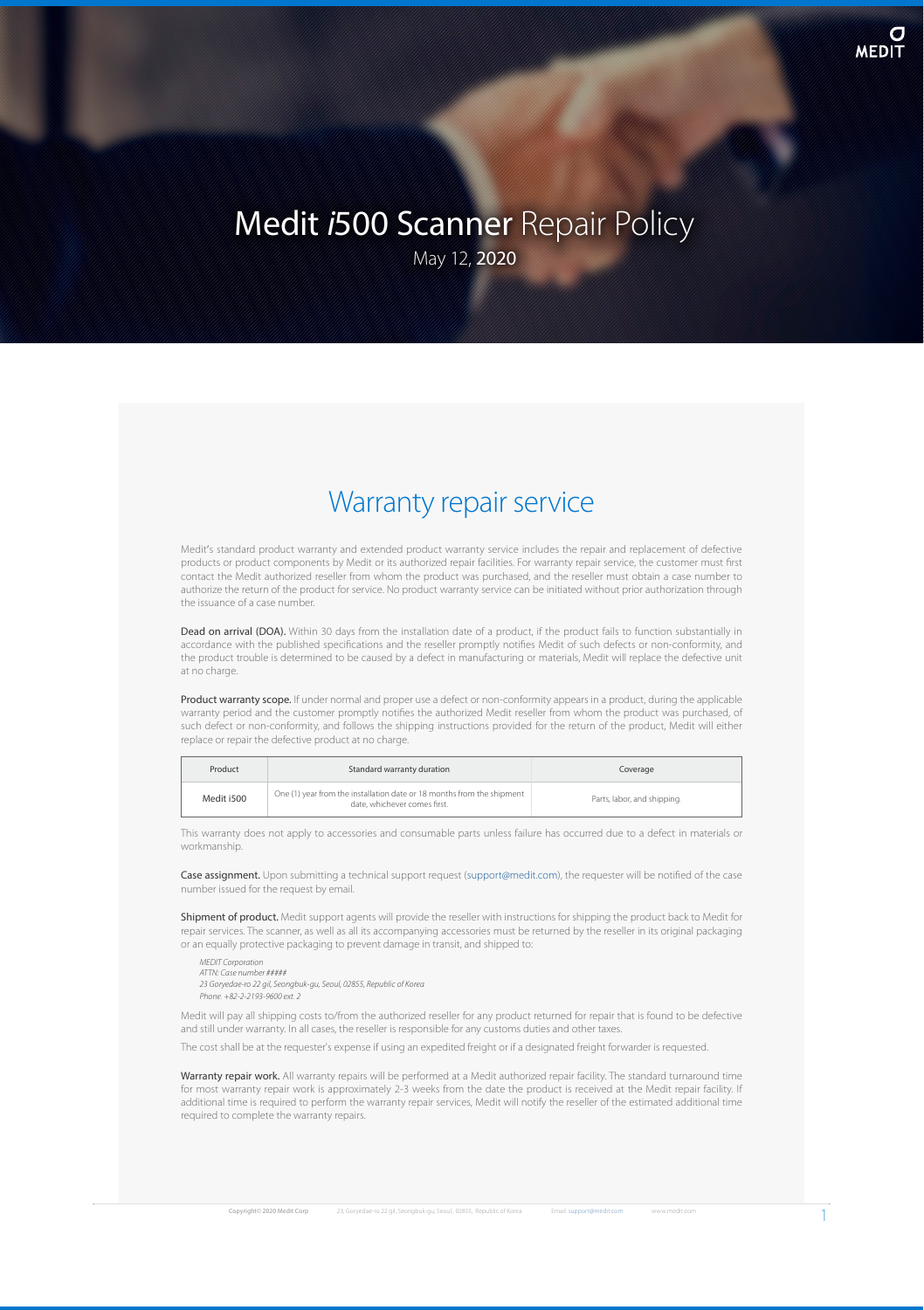If Medit determines that the product trouble is not caused by a defect and therefore not covered under the product warranty, then any repair work will be handled as an out-of-warranty repair service in accordance with the out-of-warranty repair service terms.

In the event of repairs or replacement of any parts of the unit, the warranty will thereafter continue and remain in force for the unexpired period of the warranty.

These policies are subject to change at the discretion of Medit without prior notice.

## Out-of-warranty repair service

Medit offers out-of-warranty repair services for Medit products that are no longer covered by a standard or extended product warranty. For end-of-sale products, repair service is available for up to 5 years after the product discontinuation notice.

All repairable out-of-warranty Medit products will be repaired at the then-current repair rates of either Medit or a Medit authorized repair center, plus other applicable expenses, upon receipt of the product and the customer's valid purchase order or other written repair authorization.

In order to submit an out-of-warranty repair service request, the customer must contact the Medit authorized reseller from whom the product was purchased, and the reseller must obtain a case number to authorize the return of the product for service. No product warranty service can be initiated without prior authorization through the issuance of a case number.

Repair parts are under warranty for 180 days from the date of the return shipment of a repaired unit.

Case assignment. Upon submitting a technical support request ([support@medit.com](mailto:support%40medit.com?subject=%5BMedit%20i500%20Scanner%20Repair%20Policy%5D%20)), the requester will be notified of the ticket number issued for the request by email.

Shipment of product. Medit support agents will provide the reseller with instructions for shipping the product back to Medit for repair services. All products must be returned by the reseller in its original packaging or an equally protective packaging to prevent damage in transit, and shipped to: *MEDIT Compration* 

*AT TN: Case number* ##### *2 3 G o r y e d a e -ro 2 2 g il, S e o n g b u k -g u , S e o u l, 0 2 8 5 5 , R e p u b lic o f K o re a P h o n e . +8 2 -2 -2 1 9 3 -9 6 0 0 e x t . 2*

The reseller is responsible for all the shipping and insurance charges of out-of-warranty products returned for repair.

Repair estimate. Following the receipt of the returned product, Medit will provide an initial repair estimate to the reseller, in writing, within approximately (2) weeks from the date of receipt of the product.

All out-of-warranty product returns, except for repair cases, are subject to a minimum diagnostic fee.

If a reseller has not replied for 7 days from the date of a final quotation, the product will be returned at the reseller's expense.

Repair work authorization and payment. Resellers shall authorize the repair work by issuance of a purchase authorization to Medit and all repair charges must be paid prior to return shipment.

Due to the technical nature of the product, it is not unusual for Medit technicians to discover additional problems that could not be detected during the initial diagnostic evaluation. Accordingly, all initial repair estimates are subject to change and Medit will promptly notify the reseller of any of delays or additional charges incurred in the repair process.

These policies are subject to change at the discretion of Medit without prior notice.